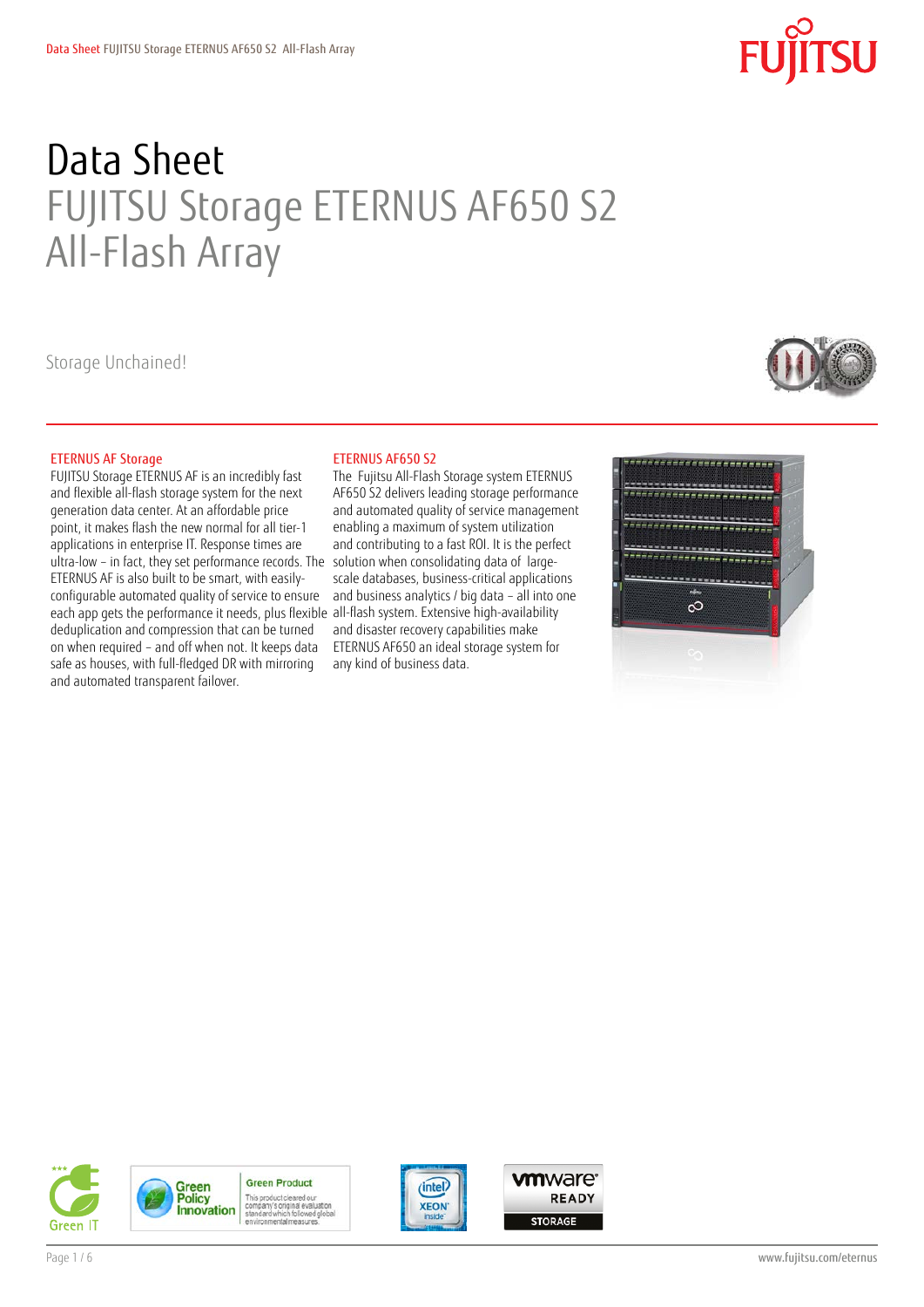### Features & Benefits

| <b>Main Features</b>                                        | <b>Benefits</b>                                                       |
|-------------------------------------------------------------|-----------------------------------------------------------------------|
| Based on ETERNUS DX standard architecture                   |                                                                       |
|                                                             | Performance optimized design                                          |
|                                                             | Proven and mature technology                                          |
|                                                             | System availability of 99.9999%                                       |
|                                                             | ■ Common management across all-flash and hybrid ETERNUS storage       |
|                                                             | systems                                                               |
| Flexible and flash optimized storage                        |                                                                       |
|                                                             | Ultra-low response times for all applications                         |
|                                                             | ■ Massive increase of IOPS                                            |
|                                                             | No complicated tuning measures required                               |
|                                                             | Scalable in capacity and connectivity                                 |
| Selective use of deduplication / compression                |                                                                       |
|                                                             | Decide on volume label whether to use it or not                       |
|                                                             | Cost reduction for flash                                              |
|                                                             | Increased lifespan of flash                                           |
| Automated Quality-of-Service                                |                                                                       |
|                                                             | ■ Control of applications priorities according to business needs.     |
|                                                             | Automation of monitoring and adjustment                               |
|                                                             | $\blacksquare$ Minimization of admin efforts                          |
|                                                             | ■ Guaranteed service levels                                           |
| Storage Cluster Option/Transparent failover                 |                                                                       |
|                                                             | Avoid planned or unplanned downtimes                                  |
|                                                             | Enjoy 100% data insurance and non-stop operations                     |
| Convincing access performance and latency                   |                                                                       |
| Random access performance: Up to 810.000 IOPS (4 KB Blocks) | Sufficient performance for all applications requiring high data rates |
| Sequential access performance: Max. 23 GB/s (128 KB Blocks) | and low response times                                                |

■ Latency: Less than 1 ms (4 KB Blocks)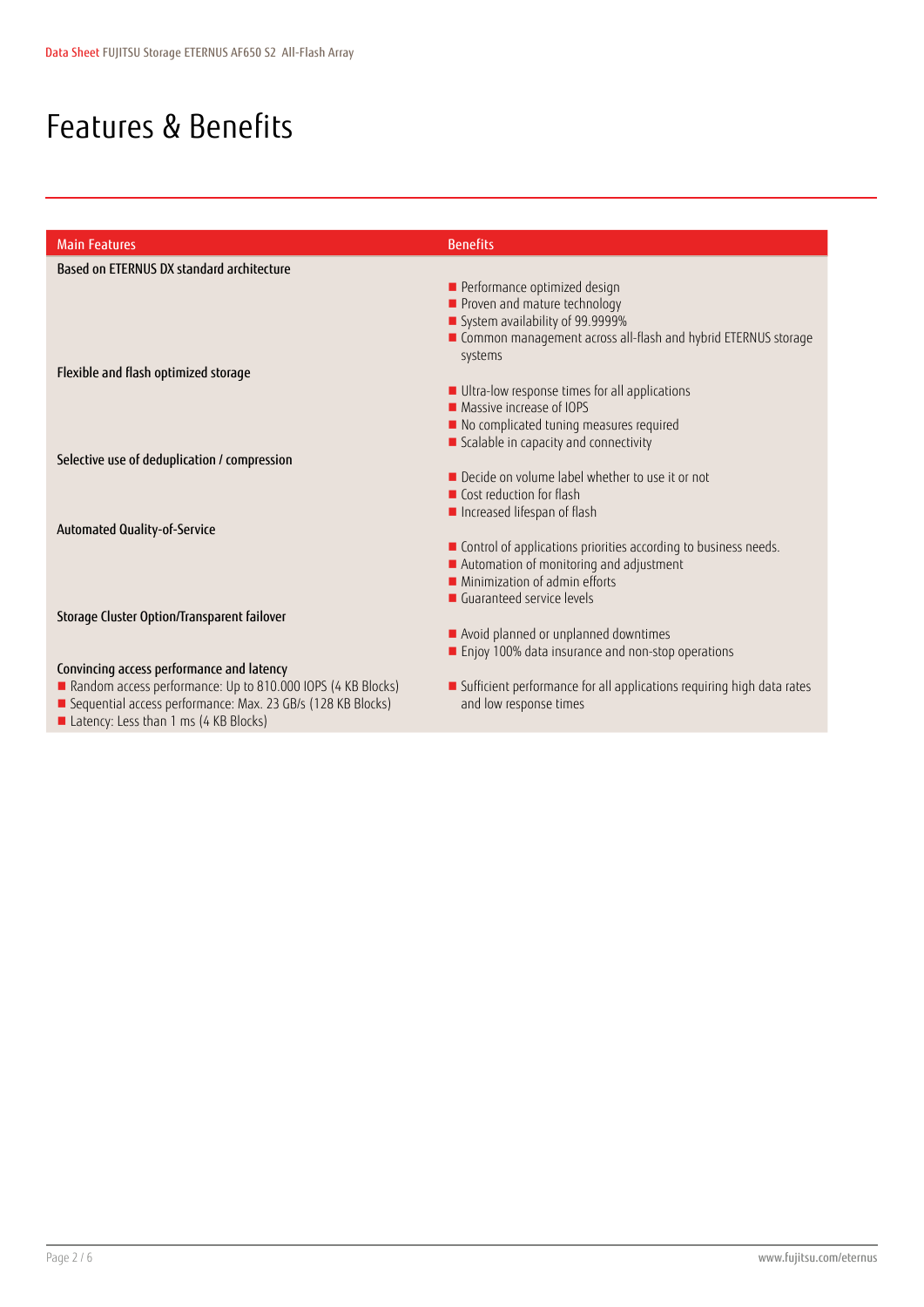### Technical details

#### General system information

|                                  | ETERNUS AF650 S2                                                                                                   |  |  |
|----------------------------------|--------------------------------------------------------------------------------------------------------------------|--|--|
| No. of controllers               | $\overline{2}$                                                                                                     |  |  |
| No. of host interfaces           | 32ports [FC(16Gbit/s)], 16ports [FC(32Gbit/s), iSCSI(10Gbit/s)]                                                    |  |  |
| <b>Maximum System Memory</b>     | 512                                                                                                                |  |  |
| <b>Maximum Disk Drives</b>       | 192                                                                                                                |  |  |
| Max. no. of drive enclosures     | 8                                                                                                                  |  |  |
| <b>Supported RAID levels</b>     | $0, 1, 1+0, 5, 5+0, 6$                                                                                             |  |  |
| <b>Host Interfaces</b>           | Fibre Channel (16 Gbit/s, 32Gbit/s)                                                                                |  |  |
|                                  | iSCSI (10 Gbit/s)                                                                                                  |  |  |
| Max. no. of hosts                | 4,096                                                                                                              |  |  |
| Maximum Storage Capacity         | 2,949 TB                                                                                                           |  |  |
| <b>Drive Type</b>                | 2.5-inch, SSD (15.36TB / 7.68TB / 3.84 TB / 1.92 TB / 960GB / 400 GB)<br>2.5-inch, SSD (self-encrypting) (1.92 TB) |  |  |
| Drive interface                  | Serial Attached SCSI (12 Gbit/s)                                                                                   |  |  |
| Back-end disk connectivity       | 4 pairs of four-lane x 12 Gbit/s Serial Attached SCSI buses (SAS 3.0 wide)                                         |  |  |
| Max. no. of LUNs                 | 12,288                                                                                                             |  |  |
| No. of snapshots - max.          | 8,192                                                                                                              |  |  |
| Max. no. of copy generations     | 512                                                                                                                |  |  |
| Deduplication                    | for block                                                                                                          |  |  |
| Compression                      | for block                                                                                                          |  |  |
| Performance                      |                                                                                                                    |  |  |
| Latency                          | Write 60 µs, Read 160 µs (Minimum)                                                                                 |  |  |
| Sequential access performance    | 2,560,000 IOPS (100 % Read, 4 KB Blocks)                                                                           |  |  |
| Random access performance        | 810,000 IOPS (100 % Read, 4 KB Blocks)                                                                             |  |  |
| Performance management           |                                                                                                                    |  |  |
| <b>Automated Storage Tiering</b> | Yes                                                                                                                |  |  |
| Quality of Service               | Yes                                                                                                                |  |  |
| <b>Automated QoS</b>             | Yes                                                                                                                |  |  |
| Wide striping                    | Yes                                                                                                                |  |  |
| Note                             | Automation options can be activated via ETERNUS SF Software                                                        |  |  |
| Continuity management            |                                                                                                                    |  |  |
| <b>Storage Cluster</b>           | Yes                                                                                                                |  |  |
| <b>Remote Copy functionality</b> | Synchronous and asynchronous                                                                                       |  |  |
| <b>Note</b>                      | Options can be activated via ETERNUS SF Software                                                                   |  |  |
| Information security management  |                                                                                                                    |  |  |
| Data confidentiality             | Self-Encrypting Disk, Controller based Encryption, HTTPS (SSL), One Time Password, RADIUS, SSH                     |  |  |
| Data integrity                   | Cache Protection, Data Block Guard, Disk Drive Patrol                                                              |  |  |
| <b>Availability management</b>   |                                                                                                                    |  |  |
| Non-disruptive maintenance       | Dedicated Hot Spare, Global Hot Spare                                                                              |  |  |
| Non-disruptive firmware upgrade  | Yes                                                                                                                |  |  |
| Redundancy                       | RAID Controller, Power supply, Fan                                                                                 |  |  |
| Hot part replacement             | Yes                                                                                                                |  |  |
| Capacity management              |                                                                                                                    |  |  |
| <b>Thin Provisioning</b>         | Yes                                                                                                                |  |  |
| RAID migration                   | Yes                                                                                                                |  |  |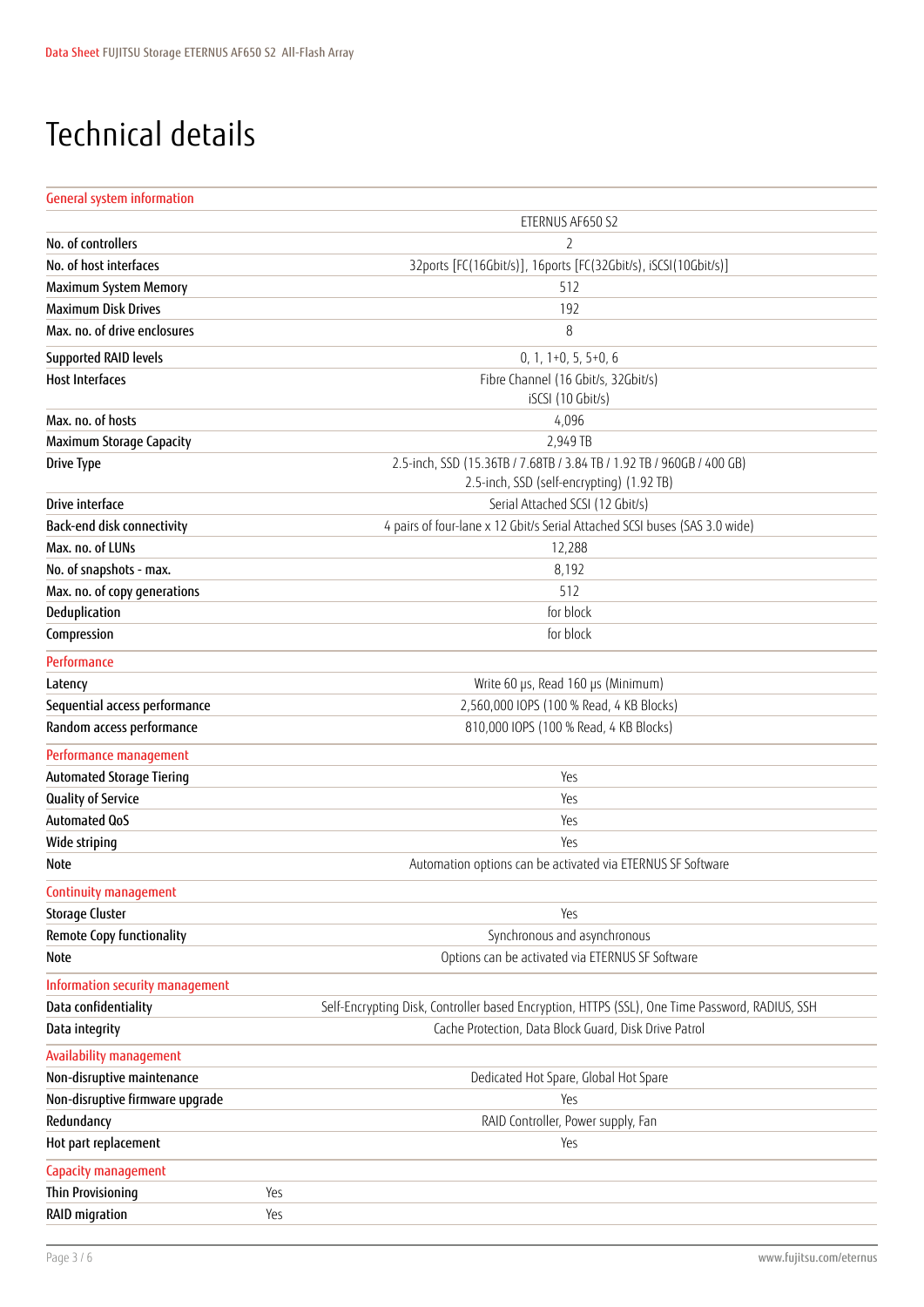| Capacity management                                    |                                                                                                                                                                                                                                                                                                                                                                                                                                                                                                                                                 |                                                 |  |
|--------------------------------------------------------|-------------------------------------------------------------------------------------------------------------------------------------------------------------------------------------------------------------------------------------------------------------------------------------------------------------------------------------------------------------------------------------------------------------------------------------------------------------------------------------------------------------------------------------------------|-------------------------------------------------|--|
| LUN online expansion w/o interruption                  | Yes                                                                                                                                                                                                                                                                                                                                                                                                                                                                                                                                             |                                                 |  |
| <b>Reporting function</b>                              | Yes                                                                                                                                                                                                                                                                                                                                                                                                                                                                                                                                             |                                                 |  |
| Hot part expansion                                     | Yes                                                                                                                                                                                                                                                                                                                                                                                                                                                                                                                                             |                                                 |  |
| Management                                             |                                                                                                                                                                                                                                                                                                                                                                                                                                                                                                                                                 |                                                 |  |
| Interfaces                                             | Ethernet (1000 Base-T / 100 Base-TX / 10 Base-T)                                                                                                                                                                                                                                                                                                                                                                                                                                                                                                |                                                 |  |
| Supported protocols                                    | SNMP (version1, 2C, 3), SMI-S 1.6                                                                                                                                                                                                                                                                                                                                                                                                                                                                                                               |                                                 |  |
| Administration                                         | Web-based graphical user interface, CLI (Command Line Interface), ETERNUS SF                                                                                                                                                                                                                                                                                                                                                                                                                                                                    |                                                 |  |
| <b>Remote Support</b>                                  | Event notification (E-mail / SNMP / Syslog), Remote maintenance                                                                                                                                                                                                                                                                                                                                                                                                                                                                                 |                                                 |  |
| <b>Supported OS for ETERNUS SF</b>                     |                                                                                                                                                                                                                                                                                                                                                                                                                                                                                                                                                 |                                                 |  |
| <b>Operation Management Server</b>                     | Microsoft <sup>®</sup> Windows Server <sup>®</sup> 2016<br>Microsoft Windows Server 2012, 2012 R2<br>Microsoft Windows Server 2008, 2008 R2<br>Solaris® 11 (11/11 or later)<br>Solaris <sup>®</sup> 10<br>Red Hat® Enterprise Linux® 7<br>Red Hat® Enterprise Linux® 6<br>Red Hat® Enterprise Linux® 5<br>VMware® vSphere® 6.0, 6.5<br>VMware® vSphere® 5/ 5.1/ 5.5<br>Microsoft Windows Server 2016 Hyper-V<br>Microsoft Windows Server 2012 Hyper-V, 2012 R2 Hyper-V<br>Microsoft Windows Server 2008 Hyper-V, 2008 R2 Hyper-V<br>Hyper-V 2.0 |                                                 |  |
| <b>Operation Management Client</b>                     | Internet Explorer® 9, 10, 11<br>FireFox® ESR 17, 24, 31, 38, 45, 52<br>Microsoft Edge® 25<br>Chrome® 60<br>Chrome® 47, 50 (Android®)<br>Safari 8, 9 (iOS)                                                                                                                                                                                                                                                                                                                                                                                       |                                                 |  |
| <b>Supported configurations</b>                        | All major host operating systems, servers and business applications<br>Detailed support matrix:<br>http://www.fujitsu.com/global/support/products/computing/storage/all-flash-array/supported-configurations/                                                                                                                                                                                                                                                                                                                                   |                                                 |  |
| Installation specification                             |                                                                                                                                                                                                                                                                                                                                                                                                                                                                                                                                                 |                                                 |  |
| 19" rackmount                                          | Yes                                                                                                                                                                                                                                                                                                                                                                                                                                                                                                                                             |                                                 |  |
| Service Area                                           | Front: 850 mm (33.5 inch) or more<br>Rear: 850 mm (33.5 inch) or more                                                                                                                                                                                                                                                                                                                                                                                                                                                                           |                                                 |  |
| Power voltage                                          | AC 100 - 120 V / AC 200 - 240 V                                                                                                                                                                                                                                                                                                                                                                                                                                                                                                                 |                                                 |  |
| Power frequency                                        | 50 / 60 Hz                                                                                                                                                                                                                                                                                                                                                                                                                                                                                                                                      |                                                 |  |
| Power supply efficiency                                | 92 % (80 PLUS gold)                                                                                                                                                                                                                                                                                                                                                                                                                                                                                                                             |                                                 |  |
| <b>Maximum Power Consumption</b>                       | AC 100 - 120 V: 4,260W (4,350VA)                                                                                                                                                                                                                                                                                                                                                                                                                                                                                                                |                                                 |  |
| Maximum Power Consumption                              | AC 200 - 240 V: 4,370W (4,460VA)                                                                                                                                                                                                                                                                                                                                                                                                                                                                                                                |                                                 |  |
| Power phase                                            | Single                                                                                                                                                                                                                                                                                                                                                                                                                                                                                                                                          |                                                 |  |
|                                                        | ETERNUS AF650 S2                                                                                                                                                                                                                                                                                                                                                                                                                                                                                                                                | 2.5-inch Drive Enclosure                        |  |
| Dimensions (W x D x H)                                 | 482 x 805 x 133 mm<br>19 x 31.7 x 5.2 inch<br>3U                                                                                                                                                                                                                                                                                                                                                                                                                                                                                                | 482 x 540 x 88 mm<br>19 x 21.3 x 3.5 inch<br>2U |  |
| Weight                                                 | 54 kg (119 lb)                                                                                                                                                                                                                                                                                                                                                                                                                                                                                                                                  | 35 kg (77 lb)                                   |  |
| <b>Maximum Power Consumption</b><br>(AC 100 - 120 V)   | 820W (830VA)                                                                                                                                                                                                                                                                                                                                                                                                                                                                                                                                    | 430W (440VA)                                    |  |
| <b>Maximum Power Consumption</b><br>$(AC 200 - 240 V)$ | 930W (940VA)                                                                                                                                                                                                                                                                                                                                                                                                                                                                                                                                    | 430W (440VA)                                    |  |
| <b>Environment</b>                                     |                                                                                                                                                                                                                                                                                                                                                                                                                                                                                                                                                 |                                                 |  |
| <b>Maximum Heat Generation</b>                         | AC 100 - 120 V: 15,800: kJ/h                                                                                                                                                                                                                                                                                                                                                                                                                                                                                                                    |                                                 |  |
|                                                        | AC 200 - 240 V: 16,200: kJ/h                                                                                                                                                                                                                                                                                                                                                                                                                                                                                                                    |                                                 |  |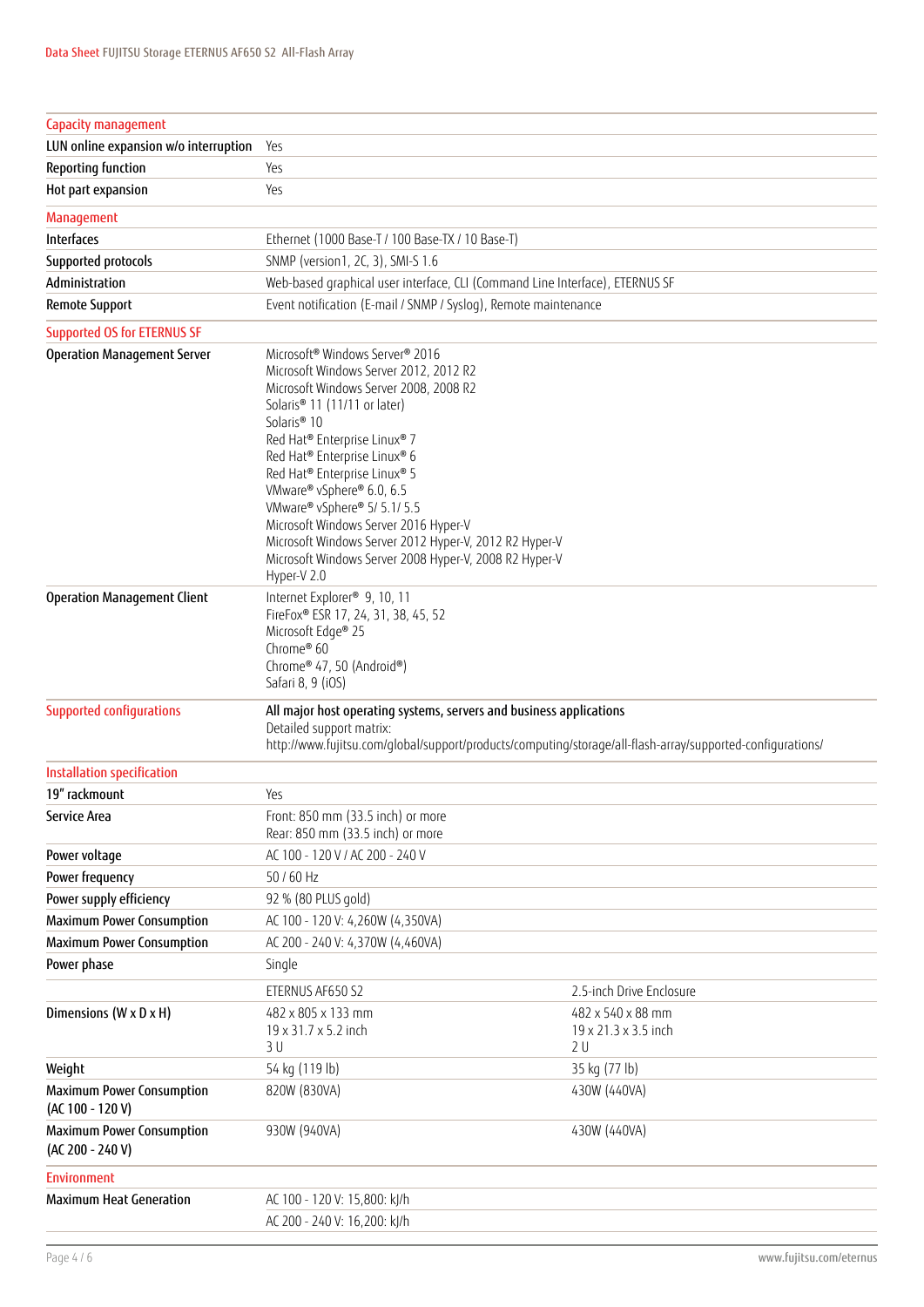| Environment                                                                                                           |                                                                                                                                                                                                                                    |                          |  |
|-----------------------------------------------------------------------------------------------------------------------|------------------------------------------------------------------------------------------------------------------------------------------------------------------------------------------------------------------------------------|--------------------------|--|
| Temperature (operating)                                                                                               | $10 - 40$ °C                                                                                                                                                                                                                       |                          |  |
| Temperature (not operating)                                                                                           | $0 - 50$ °C                                                                                                                                                                                                                        |                          |  |
| Humidity (operating)                                                                                                  | 20 - 80 % (relative humidity, non-condensing)                                                                                                                                                                                      |                          |  |
| Humidity (not operating)                                                                                              | 8 - 80 % (relative humidity, non-condensing)                                                                                                                                                                                       |                          |  |
| Altitude                                                                                                              | 3,000 m (10,000 ft.)                                                                                                                                                                                                               |                          |  |
| Sound pressure (LpAm)                                                                                                 | 54dB(A)                                                                                                                                                                                                                            |                          |  |
| Sound power (LWAd; 1B = 10dB)                                                                                         | 7.2B                                                                                                                                                                                                                               |                          |  |
| Noise notes                                                                                                           | Measured with single enclosure according to ISO 7779 and declared according to ISO 9296                                                                                                                                            |                          |  |
| Operating environment                                                                                                 | Site Planning Guide                                                                                                                                                                                                                |                          |  |
| Operating environment link                                                                                            | http://docs.ts.fujitsu.com/dl.aspx?id=dcd40f02-7a1d-4ed9-9c4f-705c8ff67ea9                                                                                                                                                         |                          |  |
| Type                                                                                                                  | ETERNUS AF650 S2                                                                                                                                                                                                                   | 2.5-inch Drive Enclosure |  |
| <b>Maximum Heat Generation</b><br>(AC 100 - 120 V)                                                                    | 3000 kJ/h                                                                                                                                                                                                                          | 1600 kJ/h                |  |
| <b>Maximum Heat Generation</b><br>$(AC 200 - 240 V)$                                                                  | 3400 kJ/h                                                                                                                                                                                                                          | 1600 kJ/h                |  |
| Compliance                                                                                                            |                                                                                                                                                                                                                                    |                          |  |
| Product safety                                                                                                        | UL 60950-1, CSA 60950-1, EN 60950-1, IEC 60950-1                                                                                                                                                                                   |                          |  |
| <b>Electromagnetic Compatibility</b>                                                                                  | CNS 13438, FCC Part-15 Subpart B Class A, ICES 003 Class A, EN55032, VCCI Class A, AS/NZS CISPR 32 class A                                                                                                                         |                          |  |
| <b>Electromagnetic Immunity</b>                                                                                       | EN 55024                                                                                                                                                                                                                           |                          |  |
| CE certification                                                                                                      | 2014/30/EU, 2014/35/EU, 2011/65/EU                                                                                                                                                                                                 |                          |  |
| Approvals                                                                                                             | CB, CE, C-Tick, FCC, EAC, GS, VCCI                                                                                                                                                                                                 |                          |  |
| Environmental compliance                                                                                              | RoHS compliant, WEEE compliant                                                                                                                                                                                                     |                          |  |
| Compliance notes                                                                                                      | There is general compliance with the safety requirements of all European countries and North America. National<br>approvals required in order to satisfy statutory regulations or for other reasons can be applied for on request. |                          |  |
| Compliance link                                                                                                       | https://sp.ts.fujitsu.com/sites/certificates                                                                                                                                                                                       |                          |  |
| Warranty                                                                                                              |                                                                                                                                                                                                                                    |                          |  |
| <b>Warranty period</b>                                                                                                | 3 years                                                                                                                                                                                                                            |                          |  |
| Warranty type                                                                                                         | Onsite warranty                                                                                                                                                                                                                    |                          |  |
| <b>Warranty Terms &amp; Conditions</b><br>www.fujitsu.com/support<br>Product Related Services - the perfect extension |                                                                                                                                                                                                                                    |                          |  |
| <b>Support Pack Options</b>                                                                                           | X - Globally available in major business areas:<br>9x5, Next Business Day Onsite Response Time<br>9x5, 4h Onsite Response Time (depending on country)<br>24x7, 4h Onsite Response Time (depending on country)                      |                          |  |
| <b>Recommended Service</b>                                                                                            | X - 24x7, Onsite Response Time: 4h                                                                                                                                                                                                 |                          |  |
| Service Lifecycle                                                                                                     | 5 years after end of product life                                                                                                                                                                                                  |                          |  |
| <b>Service Weblink</b>                                                                                                | http://www.fujitsu.com/support                                                                                                                                                                                                     |                          |  |